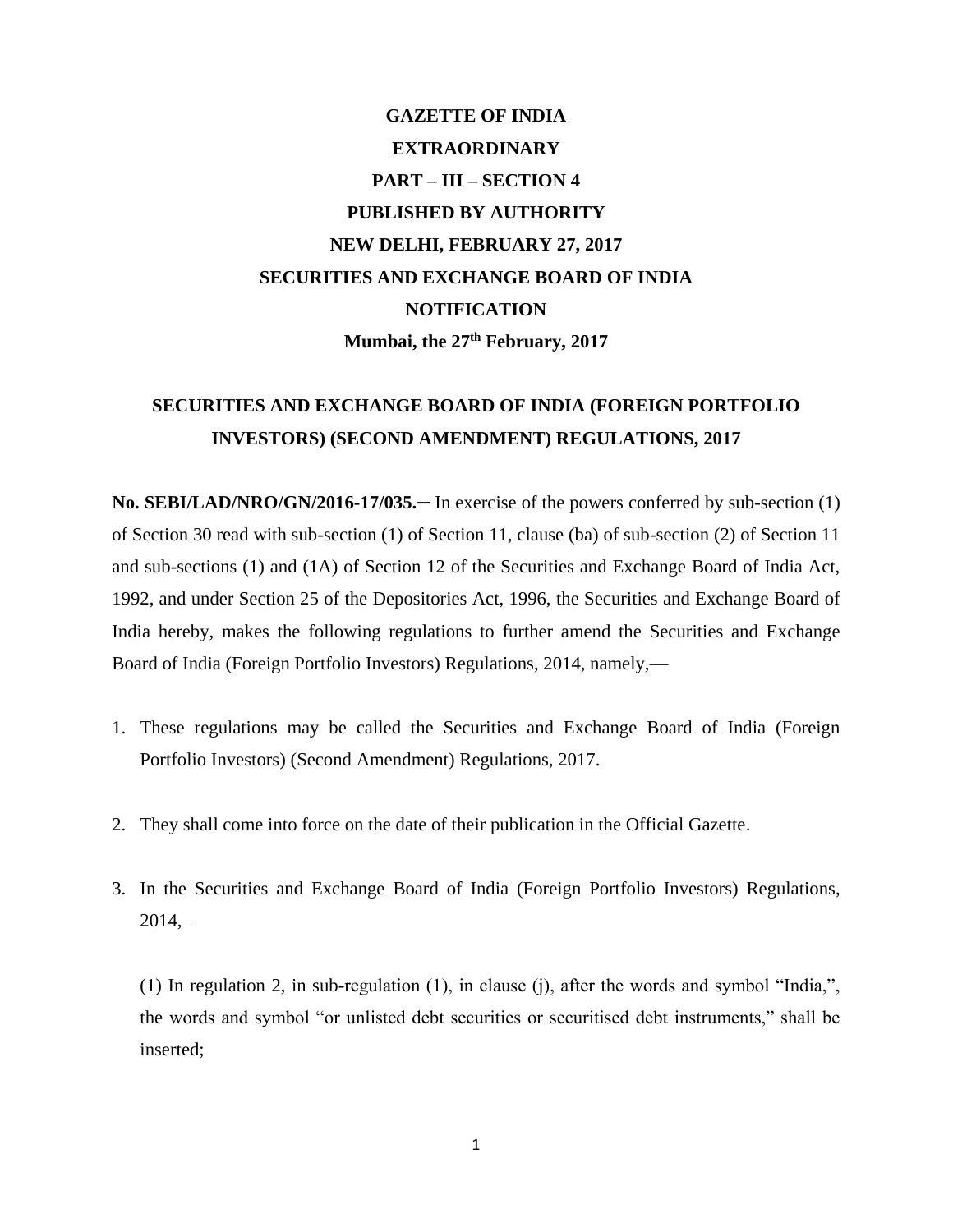(2) In regulation 21, in sub-regulation  $(1)$ ,-

- i. in clause (m), the word "and" shall be omitted;
- ii. after clause (m), the following new sub-clauses shall be inserted, namely,-

"(n) Unlisted non-convertible debentures/bonds issued by an Indian company subject to the guidelines issued by the Ministry of Corporate Affairs, Government of India from time to time;

(o) Securitized debt instruments, including,-

(i) any certificate or instrument issued by a special purpose vehicle set up for securitization of asset/s with banks, financial institutions or nonbanking financial institutions as originators; and

(ii) any certificate or instrument issued and listed in terms of the Securities and Exchange Board of India (Public Offer and Listing of Securitised Debt Instruments) Regulations, 2008; and"

iii. existing sub-clause (n) shall be re-numbered as sub-clause (p).

## **U. K. SINHA CHAIRMAN SECURITIES AND EXCHANGE BOARD OF INDIA**

## **Footnote:**

1. The Securities and Exchange Board of India (Foreign Portfolio Investors) Regulations, 2014 were published in the Gazette of India on 7th January, 2014 vide No. LAD-NRO/GN/2013- 14/36/12.